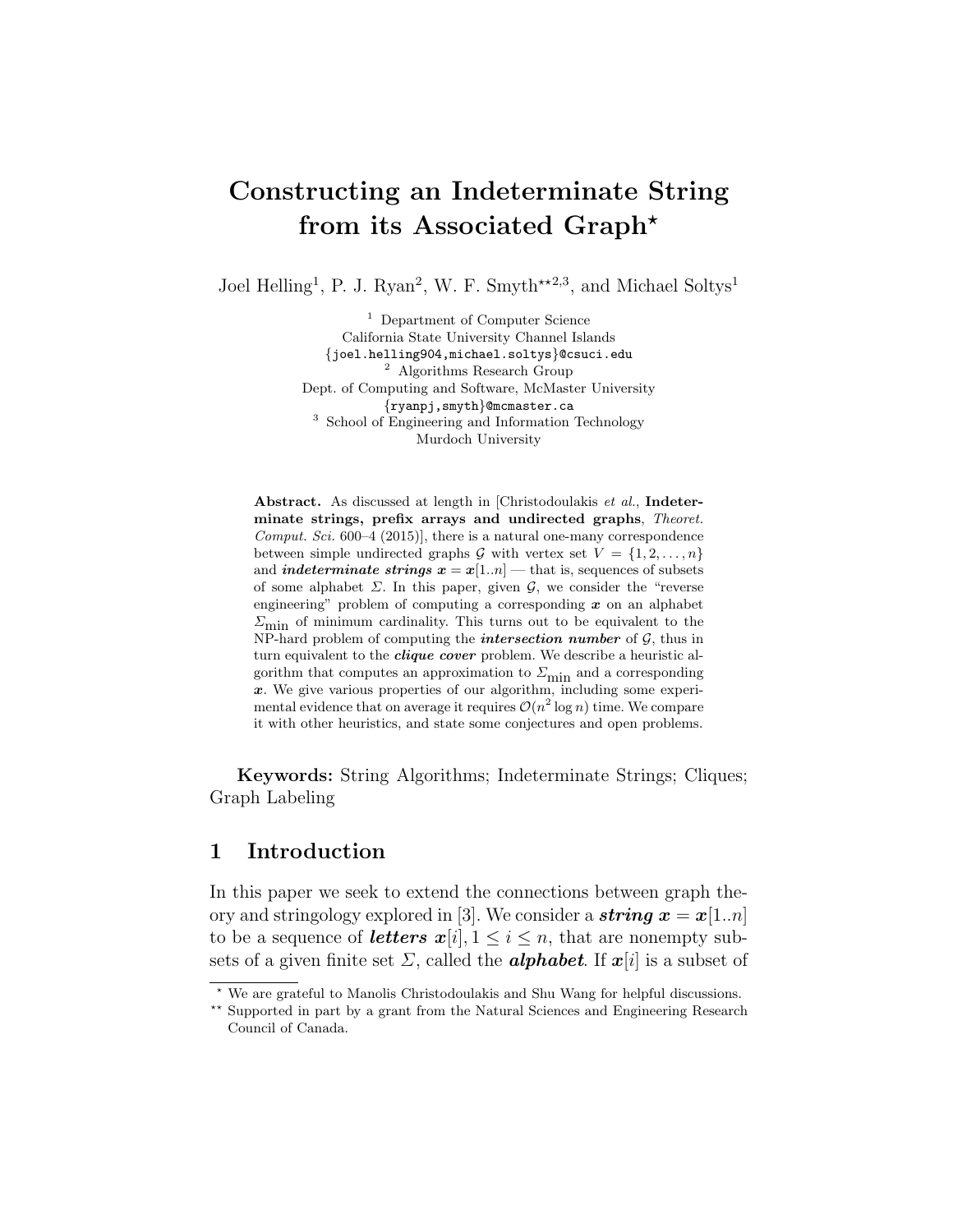cardinality 1, it is said to be a *regular* letter; otherwise, *indeterminate.* Similarly, if  $x$  contains only regular letters, it is said to be regular; otherwise, indeterminate. For example, on  $\Sigma = \{a, b, c\},\$  $x = ababc$  is regular<sup>4</sup>, while  $y = \{a, b\}ba\{b, c\}b$  is indeterminate. Indeterminate strings are useful in various application areas, notably bioinformatics, where under certain circumstances DNA sequences can be regarded as indeterminate strings on nucleotides  $\{a, c, q, t\}$ . In recent years indeterminate strings have been the subject of much study [12, 11, 17, 1].

Given string  $\mathbf{x} = \mathbf{x}[1..n]$ , we say that for  $1 \leq i, j \leq n$ ,  $\mathbf{x}[i]$ **matches** x[j] (written  $x[i] \approx x[j]$ ) if and only if  $x[i] \cap x[j] \neq \emptyset$ . Thus in particular  $x[i] = x[j] \Longrightarrow x[i] \approx x[j]$ . As defined in [3], the **associated graph**  $\mathcal{G}_{x} = (V_x, E_x)$  of x is the simple graph whose vertices are positions  $1, 2, \ldots, n$  in  $\boldsymbol{x}$  and whose edges are the pairs  $(i, j)$  such that  $x[i] \approx x[j]$ . Suppose that for some position  $i_0 \in 1..n$ ,  $\boldsymbol{x}[i_0]$  matches  $\boldsymbol{x}[i_1], \boldsymbol{x}[i_2], \ldots, \boldsymbol{x}[i_k]$  for some  $k \geq 0$ , and matches no other elements of x. We say that position  $i_0$  is **essentially regu***lar* if and only if the entries in positions  $i_1, i_2, \ldots, i_k$  match each other pairwise. If every position in  $x$  is essentially regular, we say that x itself is *essentially regular*. Hence every essentially regular string can be replaced by an equivalent regular one, and the associated graph  $\mathcal{G}_x$  is a collection of disjoint cliques if and only if x is essentially regular.

For general indeterminate strings, however,  $\mathcal{G}_x$  is more interesting. In Section 2 we discuss a conjecture stated in [3], that given a finite simple graph G whose maximal cliques have basis  $\mathcal{B}, |\mathcal{B}|$  is the minimum alphabet size of any string  $x$  whose associated graph  $\mathcal{G}_{x} = \mathcal{G}$ . We discover that this conjecture is just a reformulation, in a slightly different context, of the problem of computing the intersection number of  $\mathcal{G}$ , which is NP-hard, and hence computing the minimum alphabet size of any string is also NP-hard. Section 3 describes an algorithm that approximates a basis of  $\mathcal G$  by assigning symbols to the vertices of cliques until all vertices are labeled, thus effectively computing a string x whose associated graph  $\mathcal{G}_x = \mathcal{G}$ . This is an example of the "reverse engineering" of a data structure, a class of problems initiated in [8, 7] for the border array, and ex-

<sup>&</sup>lt;sup>4</sup> For singleton sets such as  $\{a\}, \{b\}, \{c\}$ , we write a, b, c for simplicity.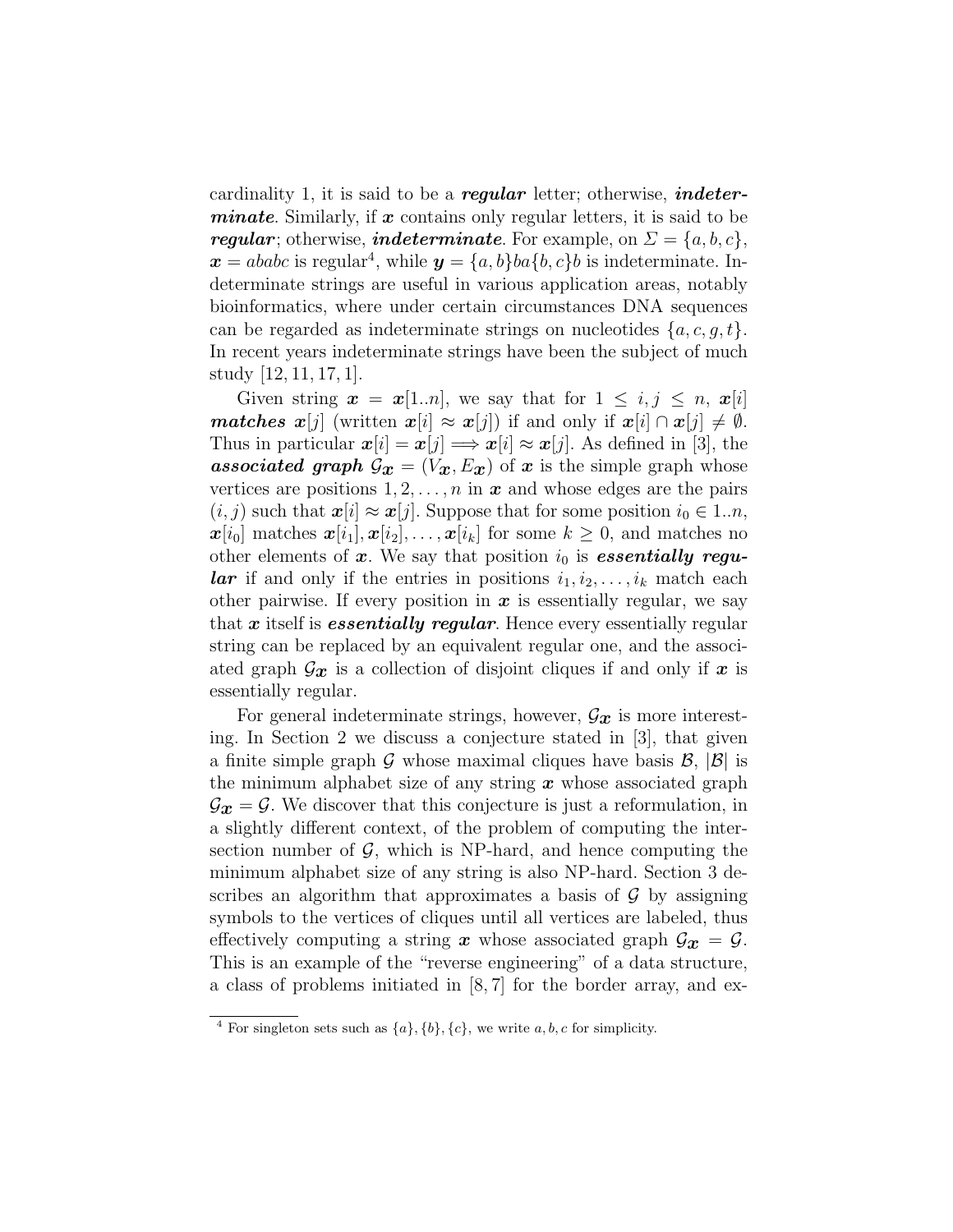tended to other structures in, for example, [2, 9, 4]. In Section 4 we discuss our algorithm's results and execution, especially in the context of other algorithms that perform closely-related computations. Section 5 discusses a few conjectures and open problems.

### 2 Maximal Cliques in the Associated Graph  $\mathcal{G}_x$

Suppose a collection  $\mathcal{F} = F_1, F_2, \ldots, F_n$  of sets is given. Then the intersection graph  $\mathcal{G}_{\mathcal{F}}$  of F is a simple undirected graph on  $|\mathcal{F}| =$ *n* vertices  $1, 2, \ldots, n$ , with an edge  $(i, j)$ ,  $1 \leq i, j \leq n$ , if and only if  $F_i \cap F_j \neq \emptyset$ . Conversely, it was shown in [18] that, given a simple undirected graph G on vertices  $1, 2, \ldots, n$ , a collection F of n sets can be found such that  $\mathcal G$  is the intersection graph of  $\mathcal F$ . (For example, for each  $(i, j)$  in  $\mathcal{G}, i < j$ , place a unique symbol  $\lambda_{i,j}$  in  $F_i$  and  $F_j$ .) The intersection number  $\theta(\mathcal{G})$  of  $\mathcal{G}$  is the smallest number of distinct symbols that can be placed in the sets of F such that  $\mathcal{G} = \mathcal{G}_{\mathcal{F}}$ . In our application, the collection F becomes a string  $x = x[1..n]$ with  $x[i] = F_i$  (necessarily nonempty). The associated graph and the intersection graph are thus the same, and we seek a smallest alphabet  $\varSigma_{\rm min}$  that produces it. Let  $\sigma_{\rm min}=|\varSigma_{\rm min}|,$  the cardinality of such an alphabet.

The standard way of efficiently representing a finite simple graph  $\mathcal G$  as an intersection graph is by covering the graph by cliques. Take any set of cliques covering all edges of  $\mathcal G$ . For each vertex v, let  $F_v$ be the set of those cliques containing the vertex  $v$ . Then the intersection graph of  ${F_v}$  coincides with G. As a result, the intersection number  $\theta(\mathcal{G})$  is equal to the **edge clique cover number**  $ec(\mathcal{G})$ , the cardinality of a minimum size set of the cliques that covers all the edges of G. Erdős *et al.* [6, 16] proved that  $\theta(\mathcal{G}) \leq |n^2/4|$ , an upper bound that is achieved when G is a triangle-free graph on  $\lfloor n^2/4 \rfloor$ edges [15]. An instructive example is given by the complete bipartite graphs  $K_{m,m}$  (for even  $n = 2m$ ) and  $K_{m,m+1}$  (for odd  $n = 2m + 1$ ) for which the minimal covering by cliques consists of all edges, the number of which is precisely  $\lfloor n^2/4 \rfloor$ .

Erdős *et al.* use coverings that cover all vertices as well as all edges. If  $\mathcal G$  has no isolated points, this is equivalent to the "edge" covering" approach discussed above. For this case, they prove that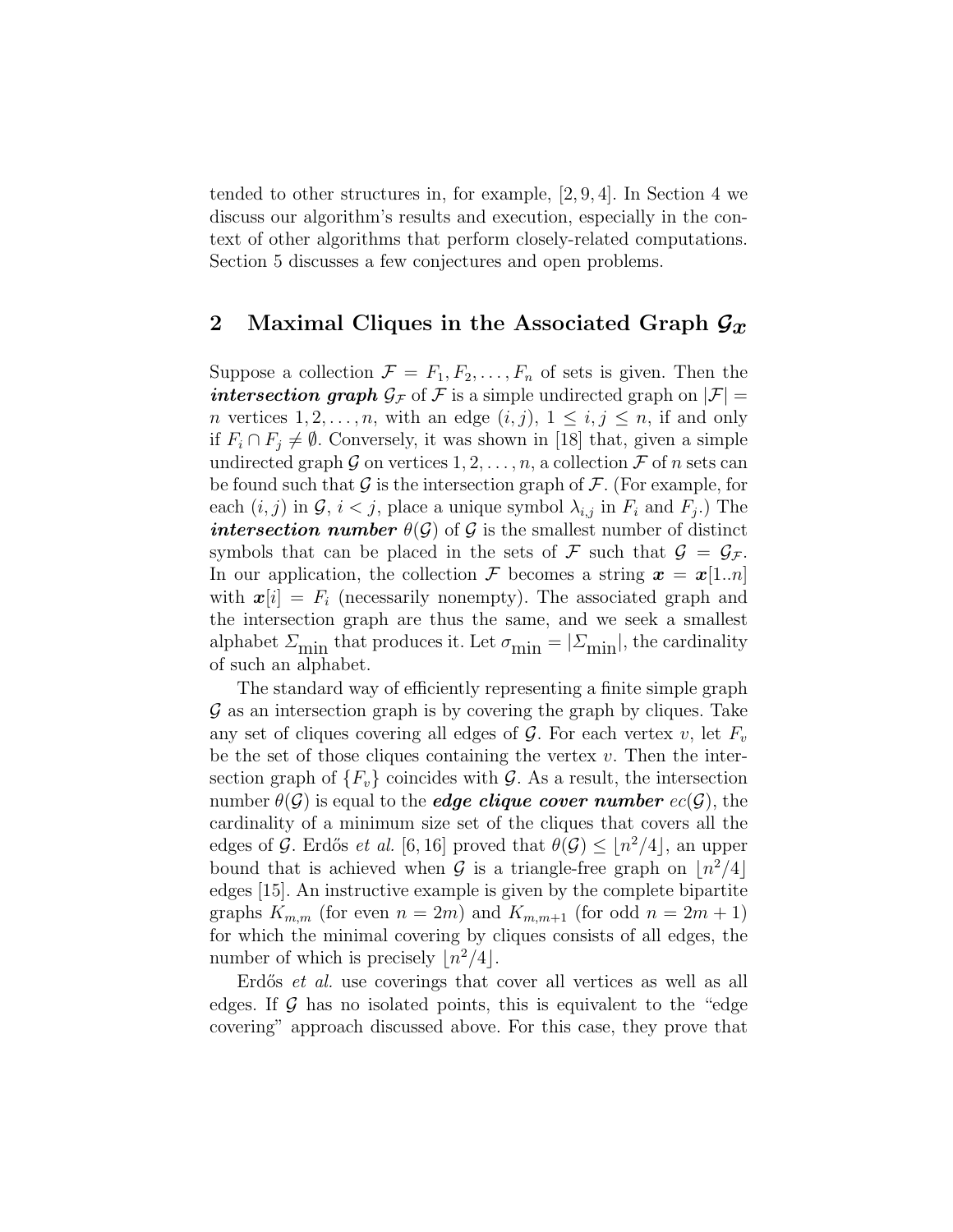$ec(\mathcal{G}) \leq \lfloor n^2/4 \rfloor$  and that one need only use 2-cliques and 3-cliques (edges and triangles) in a minimal covering.<sup>5</sup>

More recently, Conjecture 21 in [3] formulated the problem in a slightly different way, in terms of the **maximal** cliques in  $\mathcal{G}$ ; that is, those that are not proper subgraphs of any other clique. We provide here a proof of this conjecture, thus validating the several following remarks made in that paper. To be consistent with [3], we use the notion of **basis**. A basis is a minimum size set of maximal cliques that covers all edges and all vertices of  $\mathcal{G}$ .

**Lemma 1** Suppose that a finite simple graph G with vertex set  $V =$  $\{1, 2, \ldots, n\}$  has a basis **B** of maximal cliques of cardinality  $\sigma_{\min}$ . Then there is a string  $x$  on a base alphabet of size  $\sigma_{\min}$  whose associated graph  $\mathcal{G}_{x} = \mathcal{G}$ . No string on a smaller alphabet has this property.

Proof. Let  $\mathcal{B} = \{C_1, C_2, \ldots, C_{\sigma}\}\.$  Let  $\{\lambda_s\}_{s=1}^{\sigma}$  be distinct letters. We construct a string  $\boldsymbol{x}$  as follows. For each ordered pair  $(s, i)$  with  $1 \leq s \leq \sigma$  and  $1 \leq i \leq n$ , assign  $\lambda_s$  to  $\boldsymbol{x}[i]$  if vertex i occurs in the maximal clique  $C_s$ . It is clear from the definitions that the string x so constructed satisfies  $\mathcal{G}_{x} = \mathcal{G}$ .

Now consider any string x of length n for which  $\mathcal{G}_x = \mathcal{G}$  and let  $\tau$  be the number of distinct (ordinary) letters occurring in  $\boldsymbol{x}$ . For each such letter  $\lambda$ , there is a clique  $C_{\lambda}$  of G whose vertices are those i for which  $\lambda \in \mathbf{x}[i]$ . Of course, these cliques may not be maximal, but each  $C_{\lambda}$  can be extended to a maximal clique  $C'_{\lambda}$ . Note that every vertex and edge of G occurs in one of the cliques  $C_{\lambda}$  and a fortiori in one of the maximal cliques  $C'_{\lambda}$ . However, the  $C'_{\lambda}$  might not all be distinct. Let  $\tau'$  be the number of distinct  $C'_{\lambda}$ . Then  $\tau \geq \tau' \geq \sigma$ , the latter inequality following from the fact that there is a basis of cardinality  $\sigma_{\min}$ . This shows that  $\tau$  cannot be less than  $\sigma_{\min}$  and completes the proof.  $\Box$ 

It turns out that maximality is irrelevant in the specification of basis. Let  $\phi'(\mathcal{G})$  be the cardinality of a basis (of maximal cliques) in

<sup>&</sup>lt;sup>5</sup> The authors thank an anonymous referee who drew their attention to the available material on intersection graphs and clique edge covers.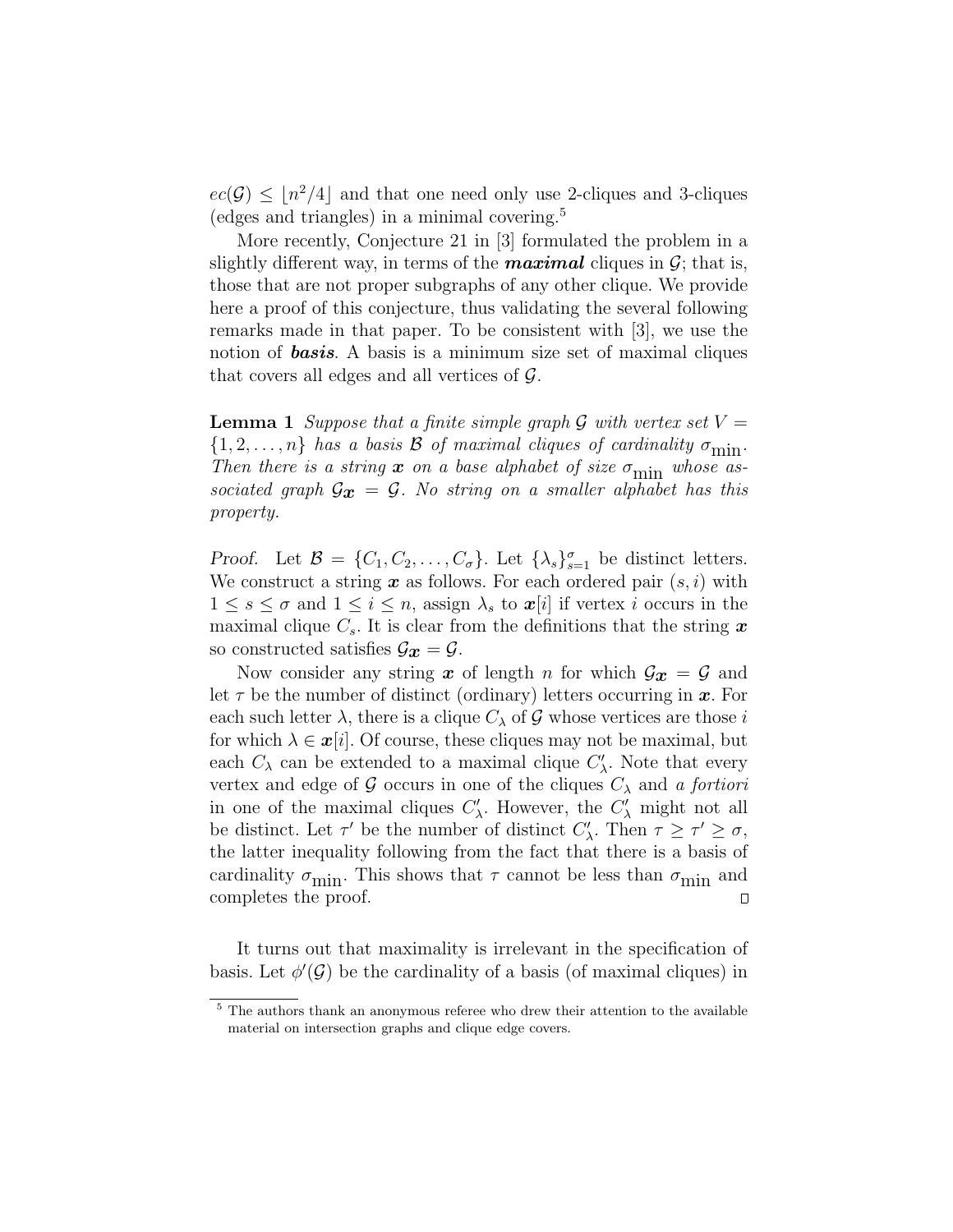G and let  $\phi(\mathcal{G})$  be the cardinality of a smallest set of cliques that cover all edges and vertices of  $\mathcal{G}$ . Then:

Observation 2  $\phi'(\mathcal{G}) = \phi(\mathcal{G})$ .

Proof. If  $\phi'(\mathcal{G}) < \phi(\mathcal{G})$ , then  $\phi(\mathcal{G})$  cannot be minimum, a contradiction. Suppose then that  $\phi(\mathcal{G}) < \phi'(\mathcal{G})$ . This requires that the minimum covering  $\phi$  includes cliques that are not maximal. But these cliques can be extended to become maximal cliques, so that therefore there is minimum covering by maximal cliques that is less than  $\phi'$ , again a contradiction.  $\Box$ 

For graphs with no isolated vertices, every edge-covering by cliques also covers all vertices. When there are isolated vertices, we need an additional clique for each. Thus we have the following:

**Observation 3** Let  $\mathcal G$  be a finite simple graph with d vertices of degree 0. Then

$$
\sigma_{\min} = \phi(\mathcal{G}) = ec(\mathcal{G}) + d.
$$

It is well known [14, 10] that computing  $\theta(\mathcal{G})$  is NP-hard, thus so also is the computation of  $\sigma_{\min} = \theta(\mathcal{G}) + d$ . In the next section we describe a heuristic algorithm to compute an approximation of  $\sigma_{\min}$ .

## 3 Graph Labeling Algorithm

Our algorithm accepts as input a graph  $\mathcal{G}$ , and outputs a labeling that respects its edge relations, thus effectively producing an  $x$  such that  $\mathcal{G}_{\mathcal{X}} = \mathcal{G}$ . The algorithm works by exploring maximal cliques, and assigning all the vertices in a given clique the same symbol; as in general vertices may be located in several cliques, they may get several labels.

We want the labeling to be as frugal as possible, but since the computation is NP-hard, we cannot of course expect a minimum labelling. Nevertheless, Algorithm 1 is simple, and performs well in practice, as we discuss below. Essentially, it runs three nested loops: all vertices  $v$ , then all vertices  $w$  adjacent to  $v$ , and finally all vertices q adjacent to both v and w and previous  $q$ 's. For these latter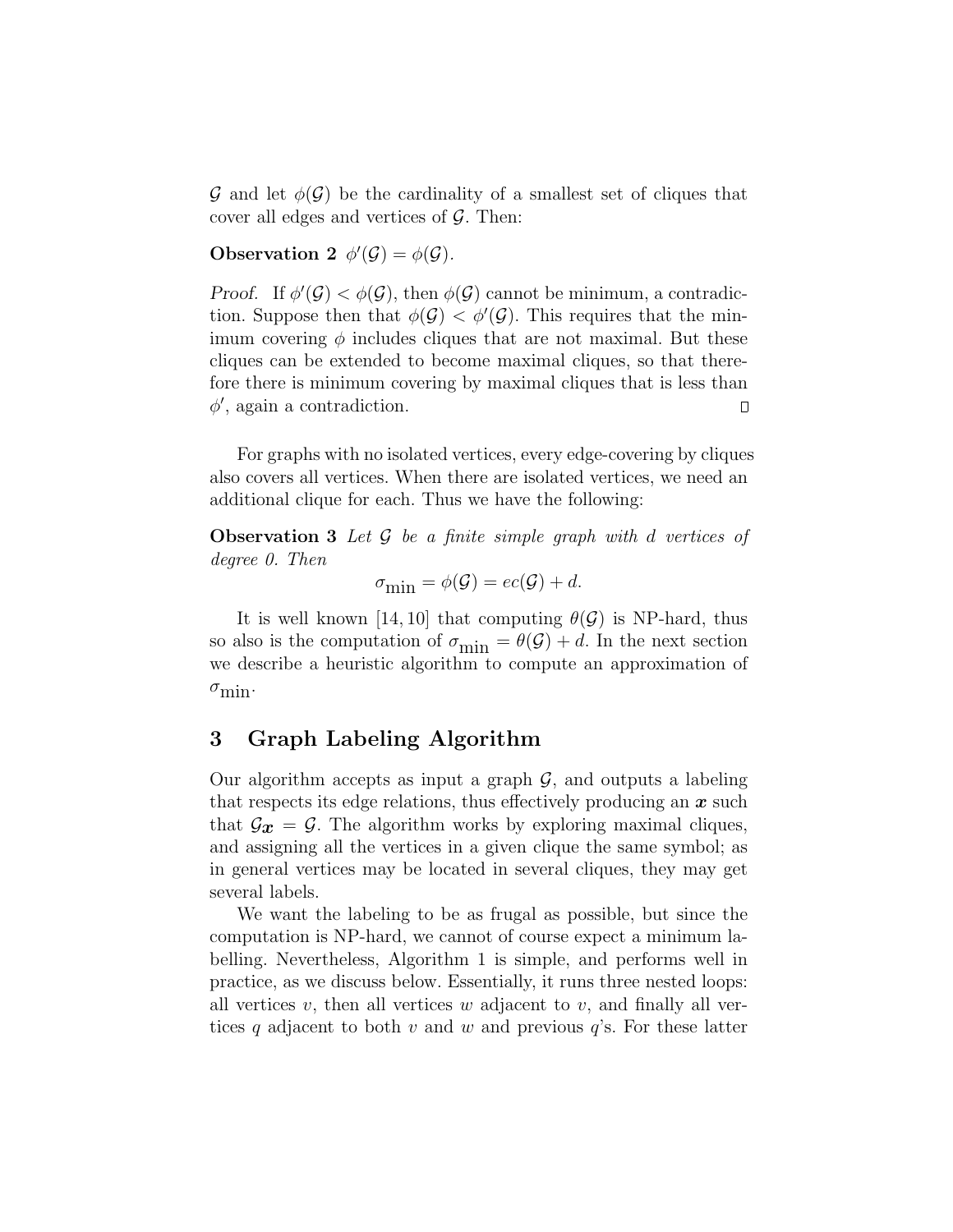vertices  $q$  we apply a crucial heuristic that reduces dramatically the number of labels required for most graphs: we consider them in nondecreasing order  $l(q)$  of already-assigned labels, as discussed below. For an example of Algorithm 1's execution, see Figure 1.

**Algorithm 1** Given the adjacency lists of the *n* vertices of  $\mathcal{G}$ , compute a set of cliques that cover  $\mathcal G$  so that each vertex i has a set of labels (symbols) specifying a corresponding string entry  $x[i]$ .

```
1: procedure LabelGraph(v.adj,n:v.label)
 2: \lambda \leftarrow 13: for v \leftarrow 1 to n do
 4: if v.deg = 0 then
 5: v.\text{label} \leftarrow \{\lambda\}6: \lambda \leftarrow \lambda + 17: else
 8: for all w \in v. adj do
 9: if v. \text{label} \cap w. \text{label} = \emptyset then
10: v.\text{label} \leftarrow v.\text{label} \cup \{\lambda\}11: w.\text{label} \leftarrow w.\text{label} \cup \{\lambda\}12: clique \leftarrow \{w\}13: for all q \in v \cdot adj - \{w\} do
14: if clique \subseteq q.add then
15: q.\text{label} \leftarrow q.\text{label} \cup \{\lambda\}16: clique ← clique ∪ {q}
17: \lambda \leftarrow \lambda + 1
```
First we examine the running time of Algorithm 1, showing that on the surface the run time is  $O(n^6)$ , but with some simple tweaks this can be improved and brought down to  $O(n^4)$ . We have nested loops in lines 3,8,13, together with implied loops in lines 9,14, where each line costs  $O(n)$ , except line 9 where we have to check if among all labels (at most  $O(n^2)$  of them) v, w share one. Thus the cost of line 9 is  $O(n^2)$ . Line 14 contributes in a similar manner, in that we have to make sure that all the vertices in the clique (at most  $O(n)$  of them) are in the adjacency list of vertex q. Further, as noted above, line 13 is executed in  $l(q)$  order; that is, in non-decreasing order of number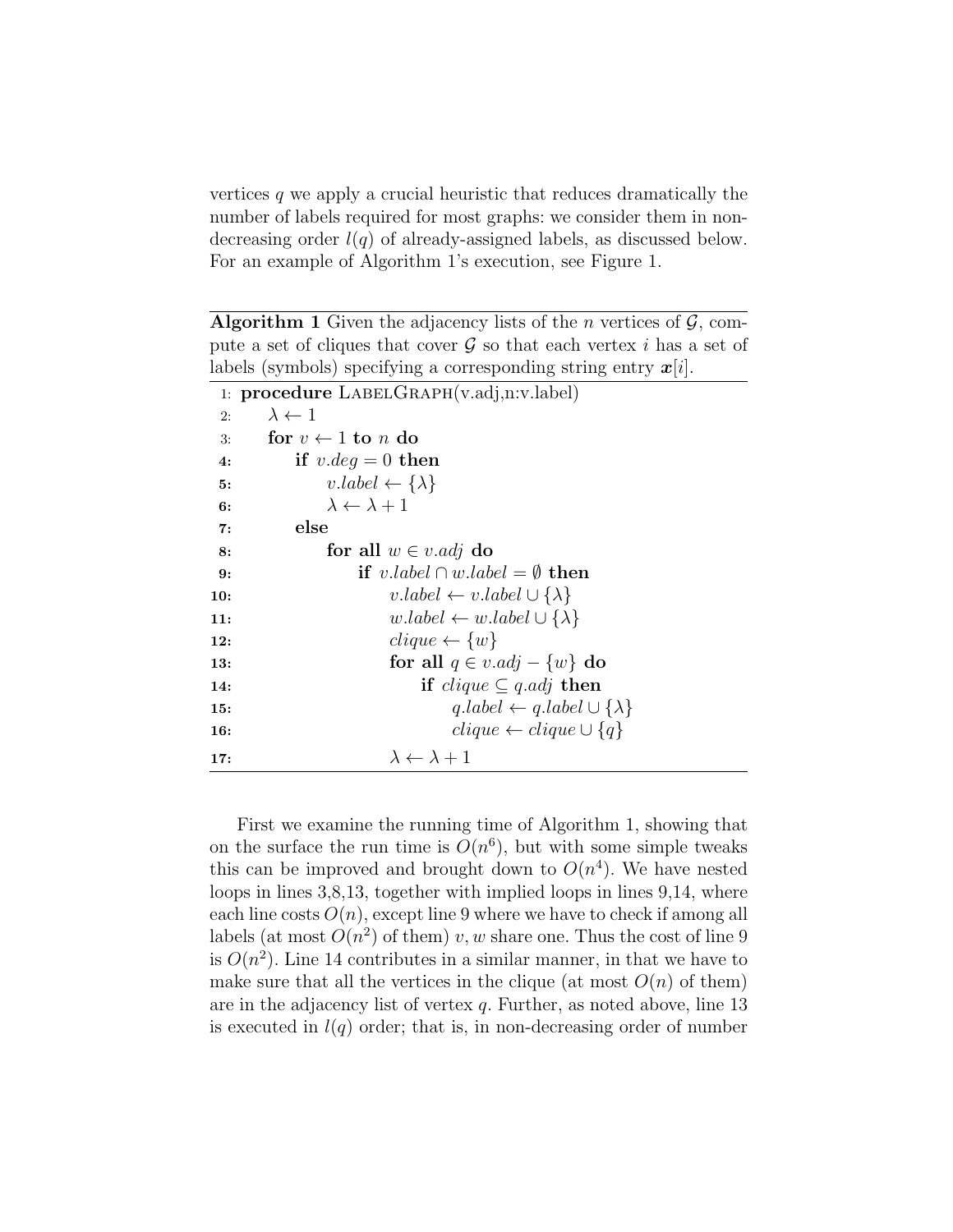of labels already assigned to the vertices q. Thus  $v \cdot adj - \{w\}$  needs to be sorted before the execution of line 13, a process that requires  $O(n \log n)$  steps in the worst case, less than that required by lines 13 and 14, thus a negligible time penalty. The worst-case bound therefore remains at  $O(n^6)$ , but in practice the algorithm runs much faster (in Section 4 we we conjecture in  $O(n^2 \log n)$  steps on average over constant graph density).

Run time is also affected by other design decisions related to data structures and optimizations used. On lines 10, 11 and 15, instead of adding labels to a resulting set of labels for each vertex, vertexlabel pairs  $(v, \lambda)$  could have instead been stored in a list, then at the end of the v-loop radix-sorted and merged into the final output. This would have avoided the difficulty resulting from the fact that a single vertex could be an entry in as many as n−1 cliques. Instead we used dynamically expanding arrays to keep track of labels, a decision that, except for pathological cases, turns out to have little impact on processing time.

However, we can certainly improve the upper bound to  $O(n^4)$  by counting more carefully and by modifying the algorithm slightly, to amortize the cost of line 9. The point to note is that to compute 9 we do not need to find the particular label that  $v, w$  share in common, but only check whether such a label exists.

Instead we check whether  $v, w$  share a label by maintaining a 0-1 matrix M which has a 1 in position  $(v, w)$  if and only if v.label ∩ w.label  $\neq \emptyset$  (and so in line 9 of the algorithm we only check if  $M_{vw} \neq 1$ , which can be done in one step). Of course, there will be an added cost of maintaining the matrix M, an overall cost of  $O(n^4)$ , which can be amortized in the total runtime of the algorithm. In order to maintain  $M$ , we add a couple of lines after line 17, with the same indentation as line 17, which set  $M_{vw} = 1, M_{vq} = 1, M_{wq} = 1$ , and all the corresponding entries reflected along the main diagonal (as the graph is undirected), for all  $w, q$  in the clique where  $w \neq q$ . This takes at most  $O(n^2)$  steps.

Now, each entry  $(u, v)$  in the matrix M may stay zero throughout  $(fif u, v \text{ are not adjacent})$ , or be changed to 1 once or repeatedly. Note that each entry that is turned to 1 will be turned to 1 at most  $O(n^2)$ times as that is the maximum number of cliques produced by the algorithm (according to our Remark 6), and any entry  $(u, v)$  will be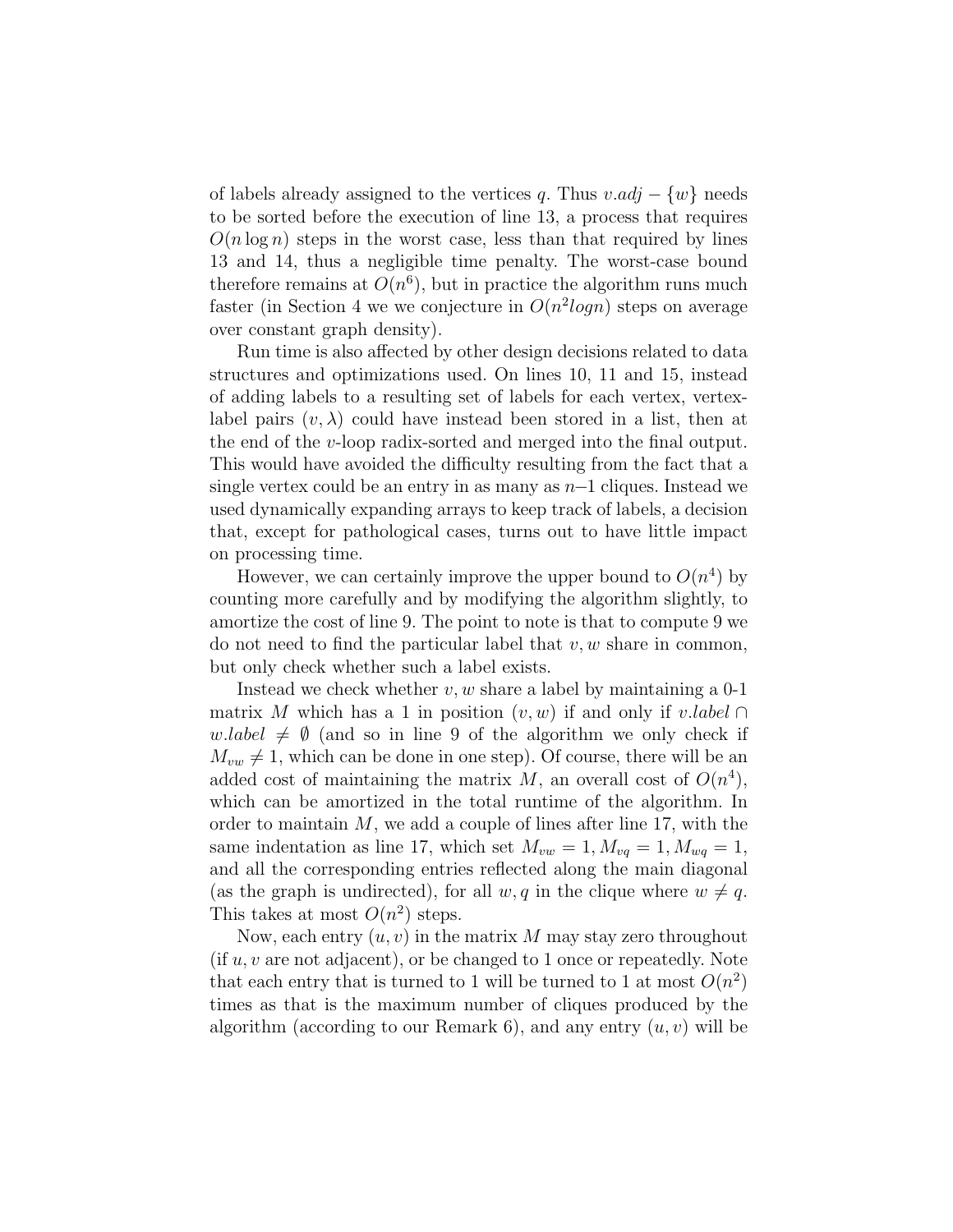turned to 1 as many times as the number of different cliques that contain edge  $(u, v)$ .

This means that updating matrix M cannot cost more than  $O(n<sup>4</sup>)$ , the desired running time of the entire algorithm. This total can be amortized over the entire run, so that the maintenance of matrix  $M$  does not increase the running time of the algorithm, while it allows line 9 to be counted as a single step. Hence:

**Lemma 4** The worst-case running time of Algorithm 1 is  $O(n^4)$ .



Fig. 1. Algorithm 1 begins with  $\lambda \leftarrow 1$  and will first select  $v_1$  as v on line 3. Since  $v.deq \neq 0$ ,  $v_2$  will be selected as the first w, so that the test in line 9 passes,  $\lambda$  is added to v.label and w.label, and clique replaced by w. Line 13 will select  $v_4$  as  $q$ , and the test on line 14 will pass, adding  $\lambda$  to *q.label* and *q* to *clique*. The loop on line 13 ends and  $\lambda$  is incremented.  $v_4$  is the next w, but the check on line 9 will now fail, so  $v_2$  is the next v. The test on line 9 will fail with  $w = v_1$ , but pass with  $w = v_3$ .  $\lambda = 2$  is added to v.label and w.label.  $v_1$  and  $v_4$  as q will fail the test on line 14.  $v_3$  and  $v_4$  as v will fail the rest of the checks on line 9. The resulting  $x = 1\{1, 2\}21$ , best possible.

**Lemma 5** Algorithm 1 is correct; that is, given  $\mathcal G$  as input, it outputs  $\mathbf{x}$  such that  $\mathcal{G}_{\mathbf{x}} = \mathcal{G}$ .

Proof. We first observe that all labels assigned in lines 10 through 15 are to vertices of positive degree and that  $\lambda$  is updated if such an assignment takes place during a pass. On the other hand,  $\lambda$  is also updated whenever line 5 is executed. Thus each vertex of degree 0 is assigned its own unique label and so it does not match any other vertex. We now show that for vertices of positive degree,

$$
\boldsymbol{x}[v] \approx \boldsymbol{x}[w] \iff (v, w) \in E \quad \text{(where } \mathcal{G} = (V, E). \tag{1}
$$

Suppose that  $(v, w) \in E$ . In step v of the outer for-loop on line 3, we will eventually consider w as  $w \in v$  *adj* on line 8. If v.label ∩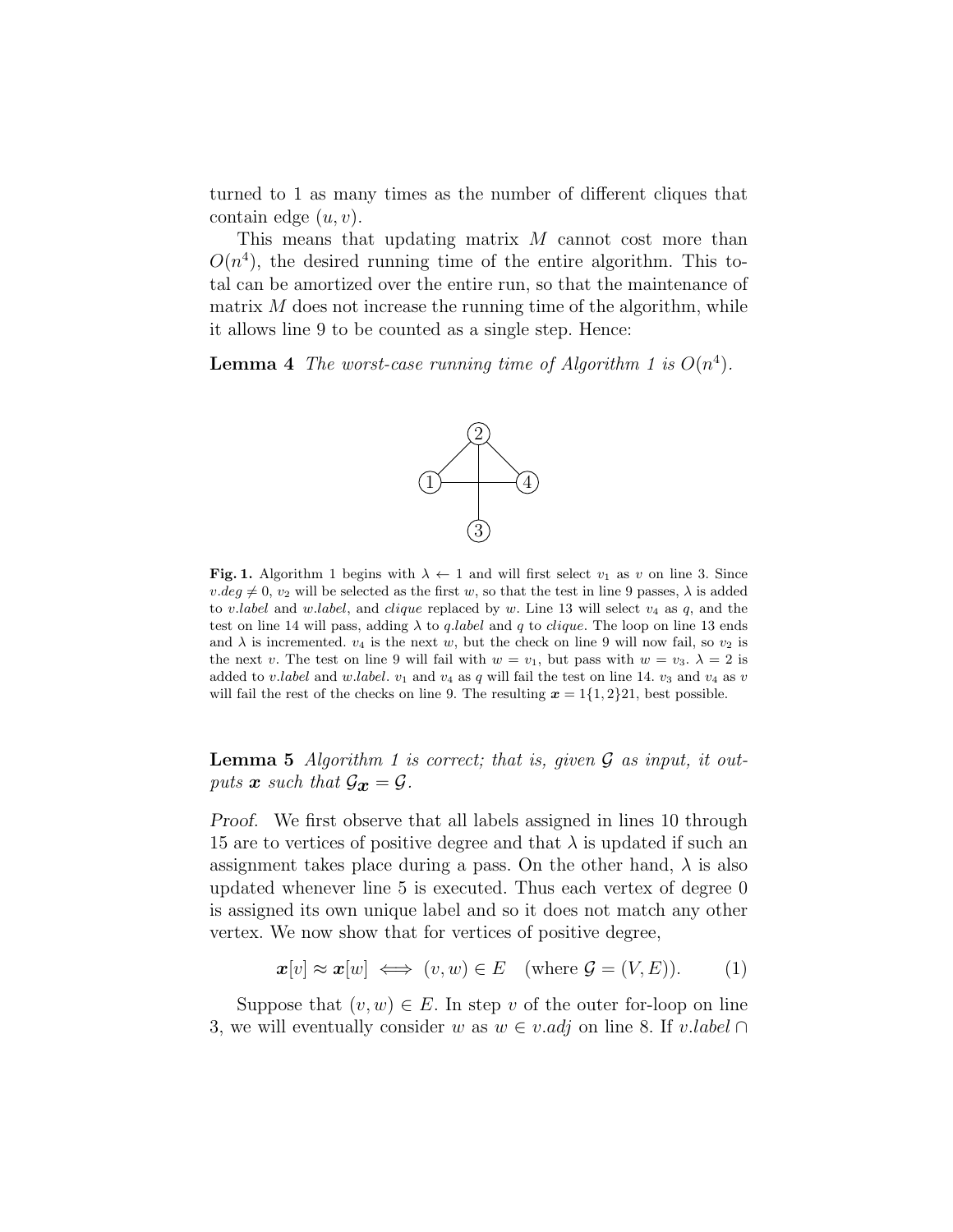w.label  $\neq \emptyset$  on line 9, then  $x[v] \approx x[w]$ . Otherwise, we assign  $\lambda$  to both (line 10,11), and reach the same conclusion.

Conversely, suppose that  $x[w_1] \approx x[w_2]$ . Then there is a label  $\lambda$  that the algorithm assigns to  $w_1$  and  $w_2$ . These assignments take place on a specific pass, say v. If  $v \notin \{w_1, w_2\}$ , we must have (in order for any assignments to occur),  $w \in v$  *adj* with v.label  $\cap w$  *label* =  $\emptyset$ . Then  $\lambda$  is assigned to v and w and *clique* is set equal to w. If  $w \notin \mathcal{L}$  $\{w_1, w_2\}$ , then the assignments of  $\lambda$  to  $w_1$  and  $w_2$  must take place in line 15. This requires that one of them (say  $w_1$ ) is adjacent to w and then  $w_2$  is adjacent to both w and  $w_1$ . In particular,  $(w_1, w_2) \in E$ . On the other hand, if  $w = w_1$  (or equivalently,  $w_2$ ), then  $w_2$  must be assigned the label  $\lambda$  in line 15, which requires that  $w_2$  is adjacent to  $w_1$ , since the latter is an element of *clique* at this point.

Now consider the possibility that  $v \in \{w_1, w_2\}$ . Without loss of generality,  $v = w_1$ . If  $w_2 \in v$  *adj*, then  $(w_1, w_2) \in E$ . Otherwise, there exists  $w \in v$  *adj* and both v and w are assigned the label  $\lambda$  in lines 10 and 11 respectively. In order for  $w_2$  to be assigned the label  $\lambda$  in line 15, we need  $w_2$  to be adjacent to  $v = w_1$ .

Thus, we find  $\mathbf{x}[w_1] \approx \mathbf{x}[w_2]$  implies  $(w_1, w_2) \in E$ .  $\Box$ 

We conclude this section with some remarks on the effectiveness and efficiency of Algorithm 1.

**Remark 6** The upper bound on the size of the alphabet produced by Algorithm 1 is m, the number of edges in  $\mathcal{G}$ , plus the number of isolated vertices.

Remark 7 Algorithm 1 is optimal on triangle-free graphs, in particular on maximal triangle-free graphs with  $\lfloor n^2/4 \rfloor$  edges.

Given a graph  $\mathcal G$  on n vertices and m edges, a straightforward greedy algorithm determines in  $\Theta(m)$  time whether or not  $\mathcal G$  is a union of cliques, merely by inspecting the adjacencies of each vertex not included in a previously inspected clique. Since Algorithm 1 also adopts a greedy approach to the adjacencies of each vertex  $v$ considered, we have:

**Remark 8** Algorithm 1 is optimal for all graphs  $\mathcal G$  that are a disjoint union of cliques; that is, it assigns to each vertex a single letter defining a regular string **x** such that  $\mathcal{G}_{\mathbf{x}} = \mathcal{G}$ .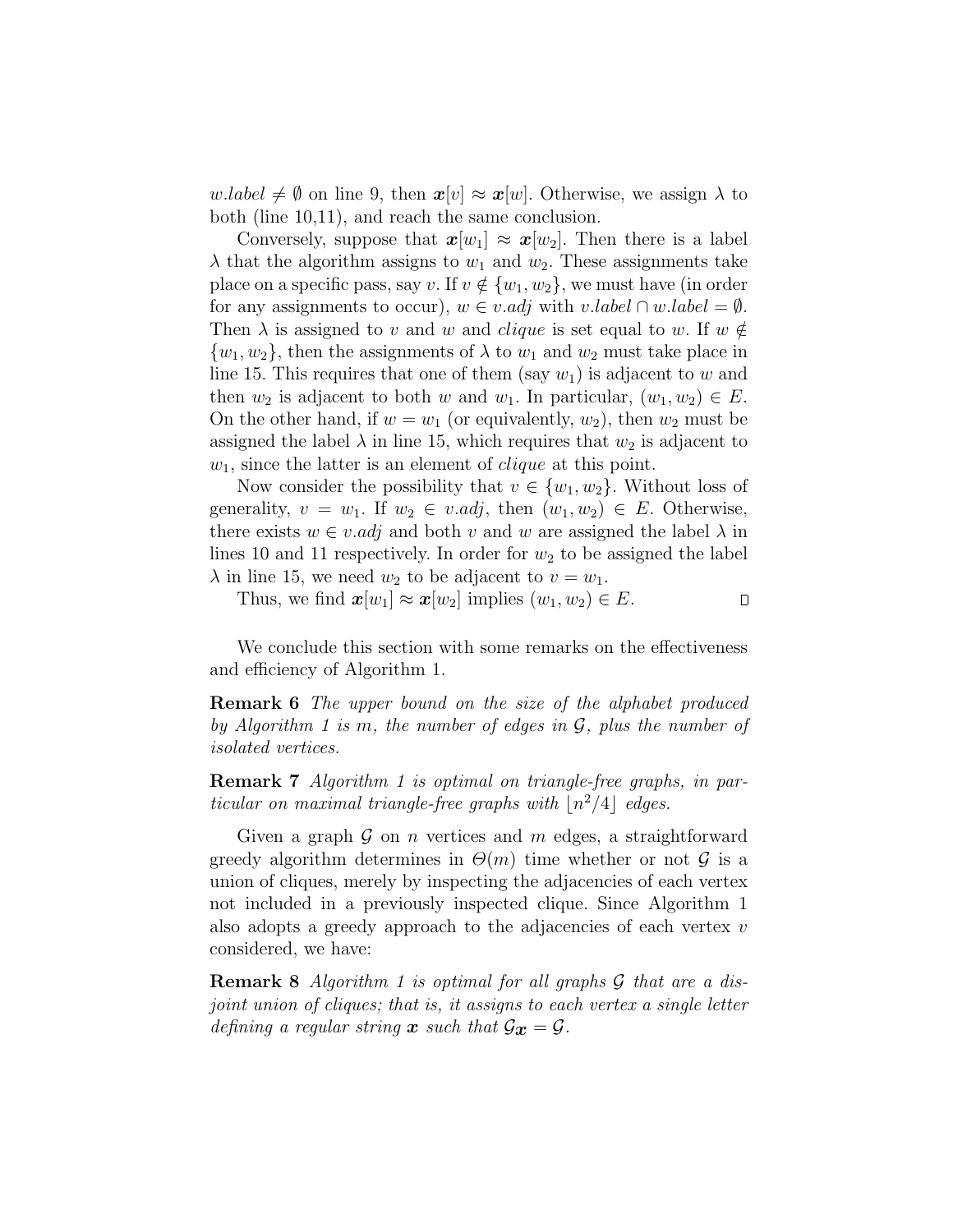#### 4 Discussion of Algorithmic Results

In this section we compare the performance of Algorithm 1 against two other algorithms:

- an edge clique covering algorithm proposed in the 1970s by Kellerman [13];
- a recently proposed algorithm due to Conte *et al.* [5].

The number of cliques computed by both of these algorithms is reduced by post-processing proposed by Kou et al. [14].

Note that each of these algorithms produces the resulting edge clique covering while Algorithm 1 produces sets of labels. As shown in Lemma 1, we can consider the outputs of the algrithms as equivalent, and translating between the two can also be done in linear time. The test suite containing the benchmarks is written in the Java programming language version 1.8.0 111.

Tables 1-3 show the number of labels required and corresponding timings for tests of the three algorithms on randomly-generated graphs with edge densities 0.1, 0.5 and 0.8, respectively. Algorithm 1 is generally faster than CGM, especially for more dense graphs, while the Kellerman algorithm is an order of magnitude slower than either of the other two. As discussed in Section 5 (Remark 13), this advantage for Algorithm 1 can be extended, especially for denser graphs, by parallel execution.

In terms of labels, however, CGM yields somewhat better results on sparser graphs, but holds a wide advantage over both Kellerman and Algorithm 1 for densities 0.5 and 0.8. The CGM result for density 0.5 is particularly surprising, since it drops substantially from the CGM result for density 0.1: as discussed in Section 5 (see Figure 3), the sizes of minimum clique covers are likely to be greatest at the middle of the density range. It is puzzling that CGM, designed for sparse graphs, should actually execute much better on those that are not sparse.

In order to estimate the average case run time of Algorithm 1, we executed it on 100 randomly-generated graphs of orders  $n =$ 500, 600, . . . , 1500 for each of the three edge densities 0.1, 0.5, 0.8. Over each set of 100 runs, the average time required per run was computed. For densities 0.1 and 0.8, the first differences of the timings appeared to be linear in  $n$ , slightly concave upward for 0.5.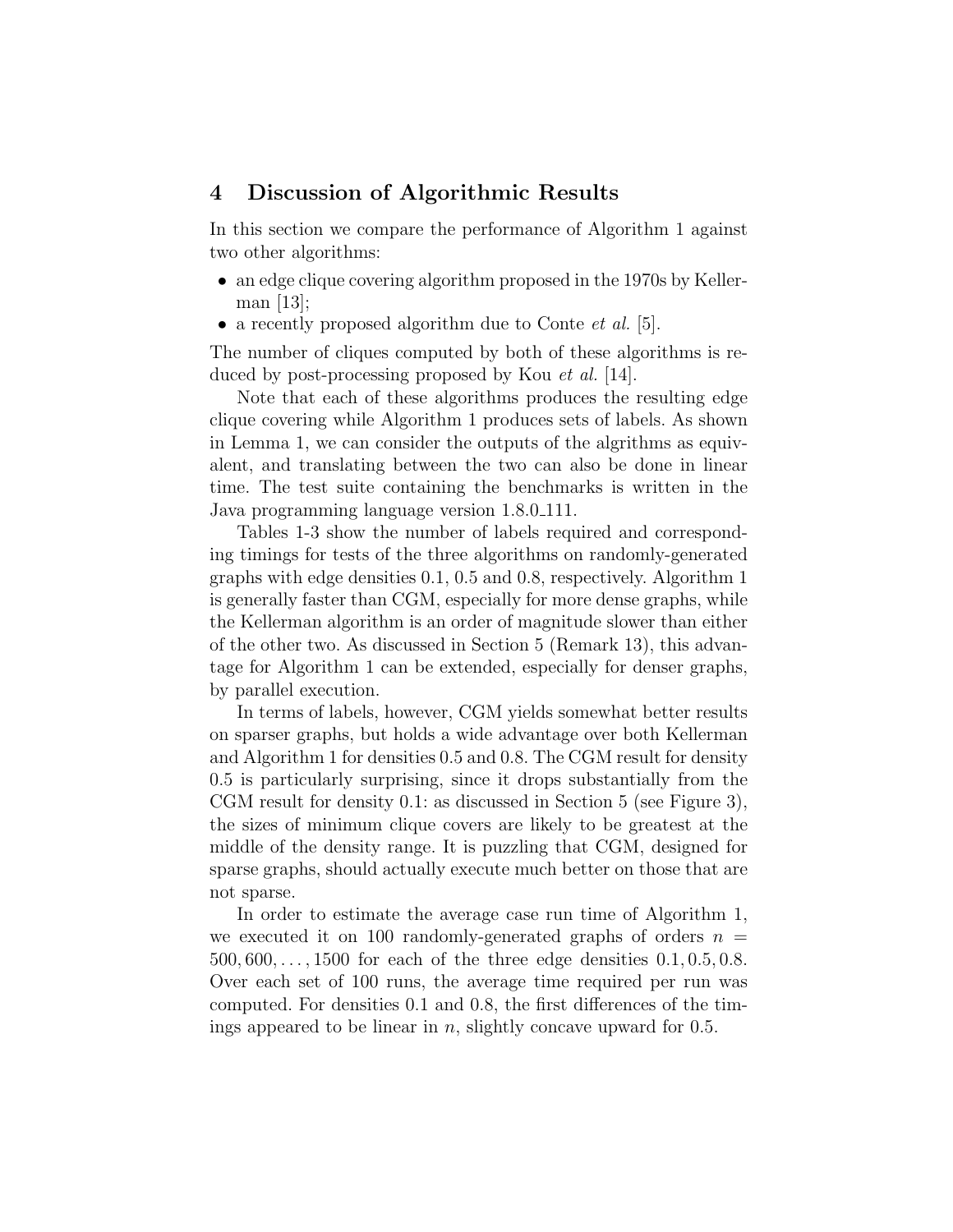| 100 Random Graphs: $n = 1000$ , $m = 50,000$ |                                |                                         |  |
|----------------------------------------------|--------------------------------|-----------------------------------------|--|
| Algorithm                                    | Average<br>Number<br>of Labels | Average<br><b>Run Time</b><br>(seconds) |  |
| Kellerman w/ Kou                             | 17,400                         | 31.6                                    |  |
| CGM w/Kou                                    | 15,700                         | 0.2                                     |  |
| Algorithm 1                                  | 19,000                         | 0.2                                     |  |

Table 1. Graphs on 1000 vertices with edge density 0.1.

| 100 Random Graphs: $n = 1000$ , $m = 250,000$ |                                       |                                         |  |
|-----------------------------------------------|---------------------------------------|-----------------------------------------|--|
| Algorithm                                     | Average<br><b>Number</b><br>of Labels | Average<br><b>Run Time</b><br>(seconds) |  |
| Kellerman w/ Kou                              | 19,100                                | 74.5                                    |  |
| CGM w/Kou                                     | 11,500                                | 2.0                                     |  |
| Algorithm 1                                   | 21,600                                | 1.4                                     |  |

Table 2. Graphs on 1000 vertices with edge density 0.5.

The interested reader may download the software from the Github repository. The implementation of Algorithm 1, the implementations of the other two algorithms in the above tables (Kellerman and CGM), as well as the text files containing the results of running the experiments, are contained in the directory Java/LabelAlgorithm in: https://github.com/joelhelling/GraphIndeterminates

# 5 Conjectures and Open Problems

Based on the experiments described in Section 4, we first state the following: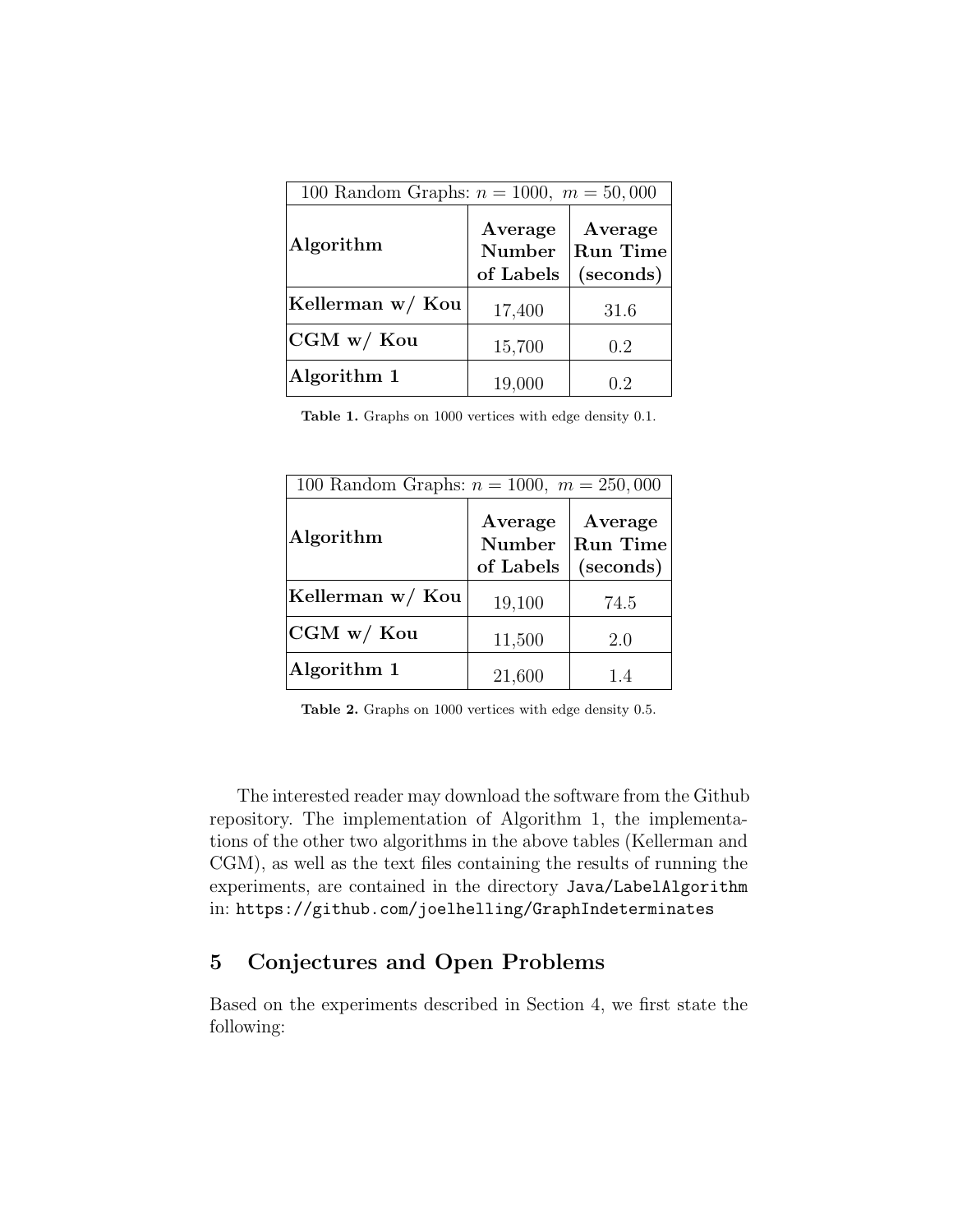| 100 Random Graphs: $n = 1000$ , $m = 400,000$ |                                       |                                         |  |
|-----------------------------------------------|---------------------------------------|-----------------------------------------|--|
| Algorithm                                     | Average<br><b>Number</b><br>of Labels | Average<br><b>Run Time</b><br>(seconds) |  |
| Kellerman w/ Kou                              | 9,200                                 | 29.5                                    |  |
| $CGM$ w/ $Kou$                                | 3,700                                 | 2.8                                     |  |
| Algorithm 1                                   | 8,200                                 | 0.8                                     |  |

Table 3. Graphs on 1000 vertices with edge density 0.8.

#### Conjecture 9 In the average case, for fixed edge density, Algorithm 1 executes in  $\mathcal{O}(n^2 \log n)$  time.

As remarked earlier, Algorithm 1 inspects the  $q$ 's in line 13 in non-decreasing order of  $l(q)$ , where  $l(q)$  is the number of labels already assigned to q. Without this heuristic, Algorithm 1 would perform much worse in practice: in Tables 1, 2, 3, the Average Number of Labels would be 28,700, 37,000, 29,900, respectively. The reason seems to be, intuitively, that with the heuristic we cover the graph with fewer cliques, as we go first for those vertices that are in no cliques or in fewer cliques.

Let  $\mathcal{G}_1$  and  $\mathcal{G}_2$  be two undirected simple graphs of order n each with vertices  $1, 2, \ldots, n$ .  $\mathcal{G}_1$  and  $\mathcal{G}_2$  are said to be **distinct** if and only if there exists no permutation of the vertices of  $\mathcal{G}_2$  such that the adjacency (edge) sets of  $\mathcal{G}_1$  and  $\mathcal{G}_2$  are pairwise identical; that is, they are distinct if they are not isomorphic. Let  $\mathcal{G}^{(n)}$  denote the set of all distinct graphs of order n.

For any graph  $\mathcal{G} \in \mathcal{G}^{(n)}$ , let  $\mathcal{B}$  denote a basis of the set of cliques (that is, by Lemma 1, a minimum alphabet of the associated string), and let  $b = |\mathcal{B}|$ . Denote by  $b^{(n)}$  the average value of b over all  $\mathcal{G} \in \mathcal{G}^{(n)}$ .

Now consider the process of computing a graph  $\mathcal{G}'$  in  $\mathcal{G}^{(n+1)}$  from a graph G in  $\mathcal{G}^{(n)}$ . All the graphs of  $\mathcal{G}^{(n+1)}$  can be formed by adding a single vertex v with label  $n + 1$ , then adding  $t = 0, 1, \ldots, n$  edges in all possible ways to the vertices of each  $\mathcal{G} \in \mathcal{G}^{(n)}$ . The graphs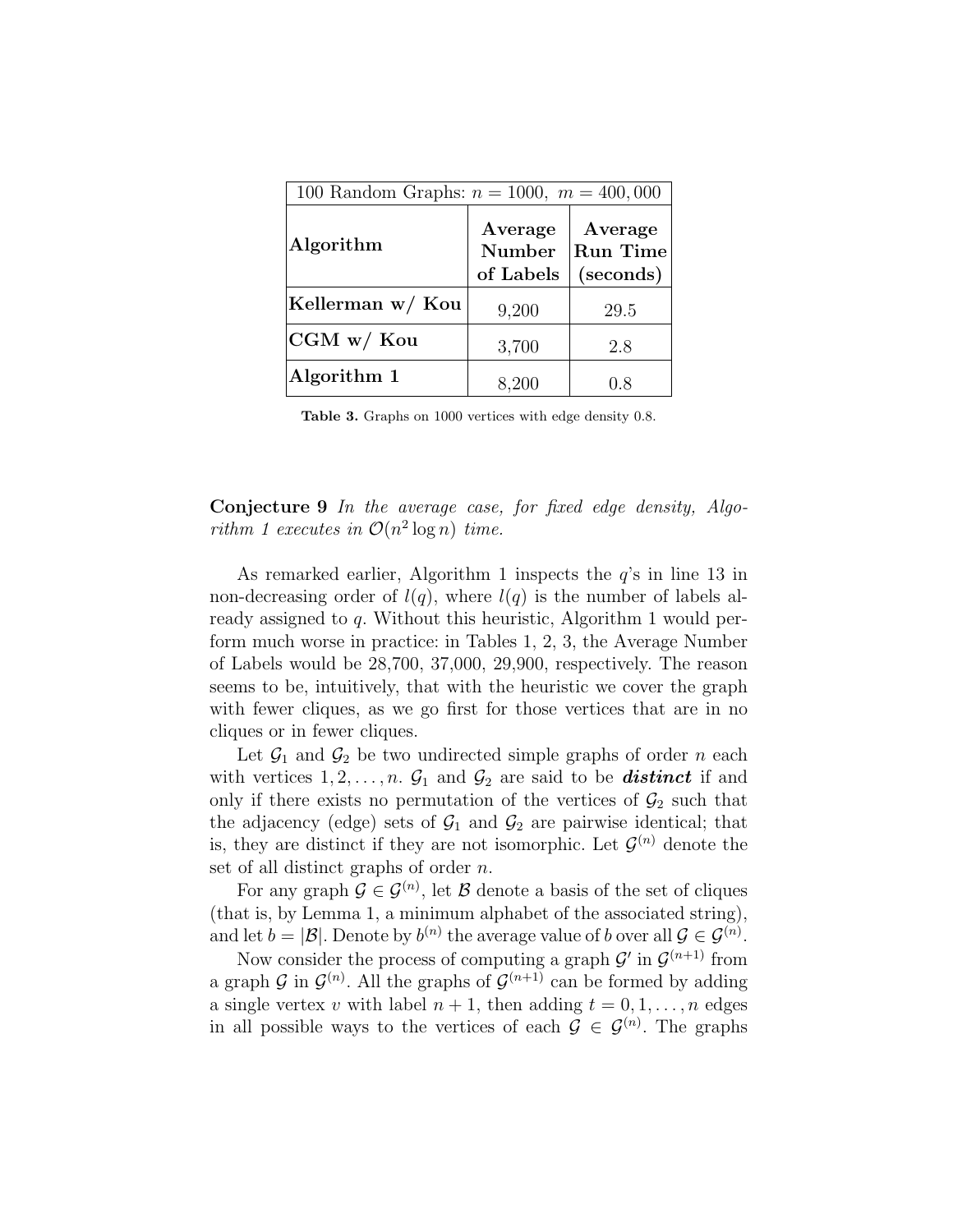

Fig. 2. This is a plot of the average number of symbols that are used to label vertices of graphs. The  $x$ -axis is the number of vertices in the graph, and the  $y$ -axis is the average number of symbols used to label the vertices of 100 random graphs on  $n = 1, \ldots, 3500$ vertices.

formed in this manner will however not be distinct. For  $t = 0$ , a single new graph will be introduced, with  $\phi(\mathcal{G}') = \phi(\mathcal{G}) + 1$ , where the 1 accounts for the isolated singleton. For  $t \geq 1$ , every collection of new edges from v that include every vertex in a maximal clique of  $\mathcal G$  will extend the maximal clique by a single vertex, and may or may not add a single element to the basis of  $\mathcal{G}'$  that has no equivalent in G. Otherwise, collections of new edges that access only some vertices in a maximal clique of  $\mathcal G$  will surely add at least one new element.

With this construction in mind, it appears plausible that, especially when graphs are constrained to be distinct,  $b^{(n+1)}$  will not be much larger than  $b^{(n)}$ . As an example,  $b^{(1)} = 1$ ,  $b^{(2)} = 1.5$ ,  $b^{(3)} = 2$ and  $b^{(4)} = 29/11$ . This idea is reinforced by Figure 2, which shows the growth of Algorithm 1's output as  $n$  ranges from 1 to 3,500, and leads to the following: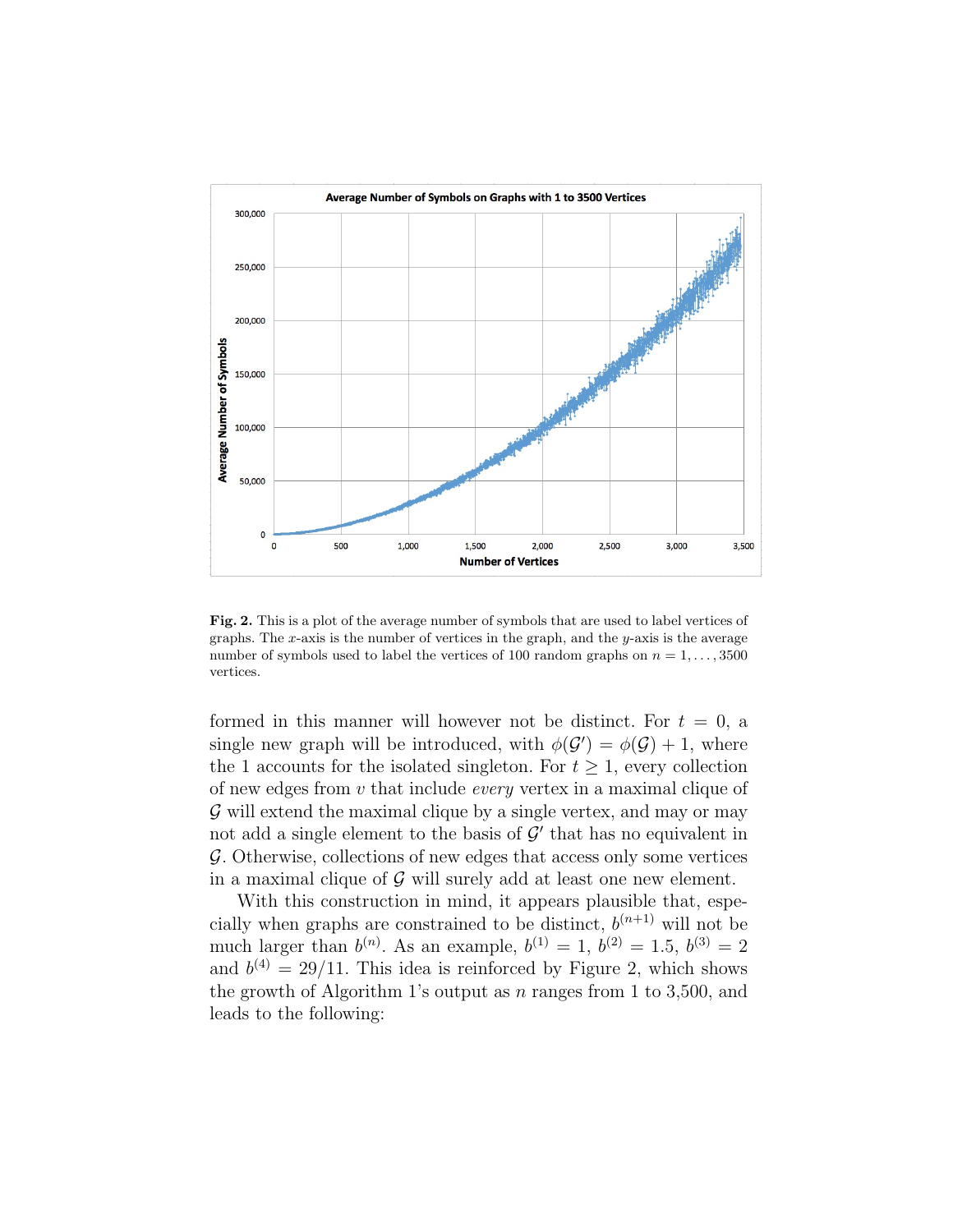#### Conjecture 10  $b^{(n)} \in O(n \log n)$ .

From the analysis of Algorithm 1, we see that computing the intersection number  $\theta(\mathcal{G})$  is easy when there are very few edges (e.g., isolated vertices and edges that are maximal cliques are easily handled), also when there are many edges (e.g., a complete graph requires just one label). So the problem is difficult somewhere in between. As shown in Figure 3, this intuition is borne out by experimental data.



Fig. 3. Edge Graph: this is a plot for all graphs on seven vertices, where the x-axis is the number of edges  $(0-21)$ , and the y-axis is the maximum number of labels assigned (by an optimal labelling algorithm) over all the graphs with a fixed number of edges. Note the low number of labels at the extremes, the plateaus, and the spikes in the middle.

It is clear from the results mentioned in Section 2 that the graph in Figure 3, as well as all such graphs for any number of vertices  $n$ , reach the maximum at  $\lfloor n^2/4 \rfloor$  (in Figure 3 where  $n = 7$ ,  $\lfloor 7^2/4 \rfloor = 12$ , which is indeed the maximum).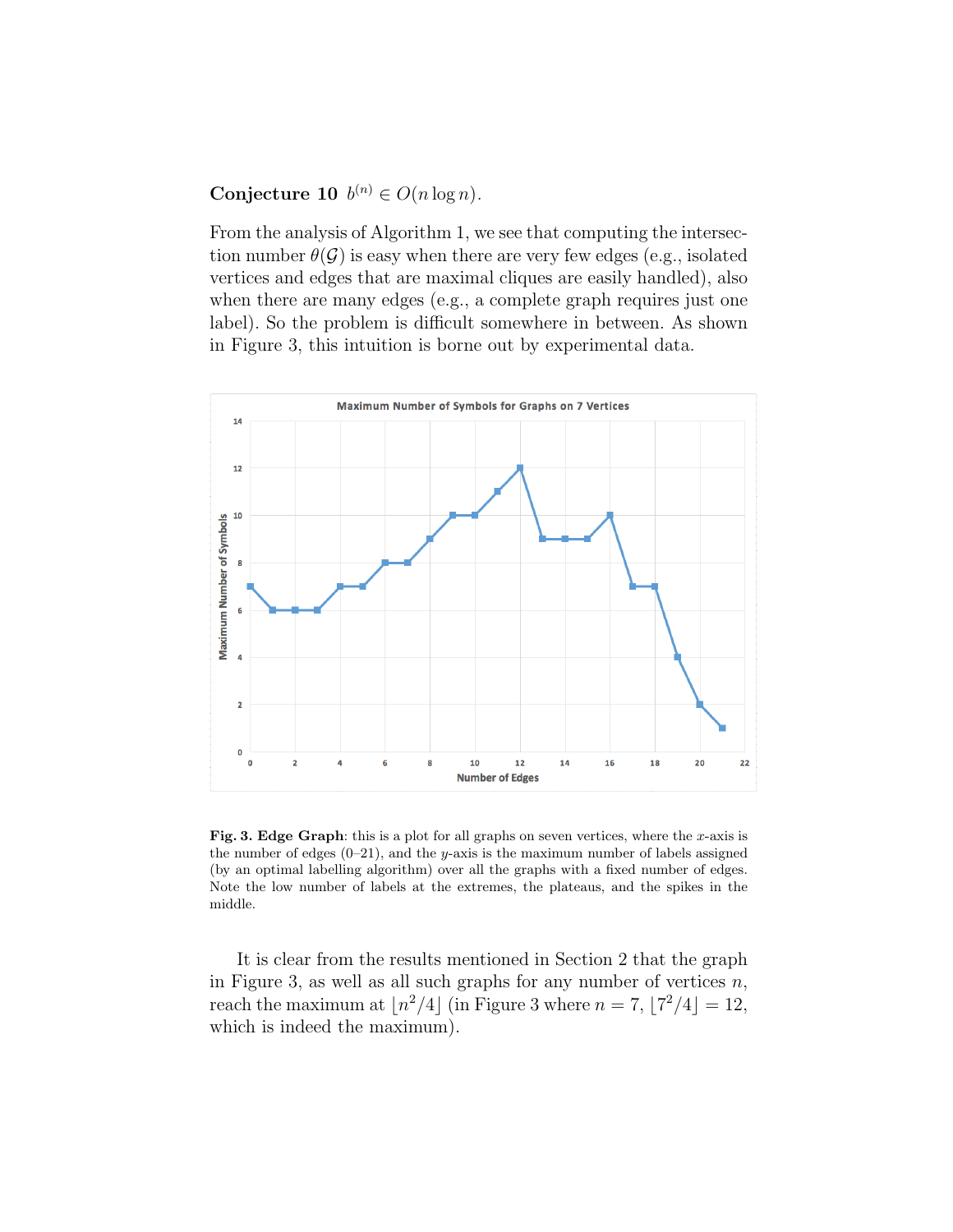We conjecture that such graphs have a "saw-tooth" shape, because every graph on n vertices is the subgraph of some graph on  $n+1$  vertices, so that maxima from smaller graphs may be reflected as local maxima in the bigger graph.

**Problem 11** For graphs  $\mathcal{G} = \mathcal{G}(n, m)$ , i.e., graphs on n vertices and m edges, characterize the shape of the Edge Graph that shows  $\theta(\mathcal{G})$ for fixed n and each  $m = 0, 1, \ldots, \binom{n}{2}$  $\binom{n}{2}$  .

We also conjecture that our algorithm is optimal up to a reordering of vertices. What we mean by this is that for every graph  $\mathcal{G}$ , there exists a graph  $\mathcal{G}'$  isomorphic to  $\mathcal G$  such that the alphabet of the indeterminate string  $x$  produced by Algorithm 1 applied to  $\mathcal{G}'$ has size  $\sigma_{\min}$ . In other words, if we can "rig" the order of the vertices in the outer loop and the ordering of each adjacency list, so as to effectively trace out the cliques in a given basis  $\mathcal{B}$  (this of course requires knowing the basis  $\beta$  beforehand), then we get an optimal labeling. Thus a potential strategy to reduce the labels computed by Algorithm 1 is to find a basis for effective reordering of the vertices.

Conjecture 12 There exists an ordering of the vertices, respected also in the processing of the adjacency lists for each vertex, such that Algorithm 1 will return x on an alphabet of minimum size  $\sigma_{\min} =$  $\phi(\mathcal{G})$ . See Figure 4.

The natural way to approach Conjecture 12 is to strive to show that there exists an ordering of the vertices that corresponds to the ordering induced somehow by an optimal labelling. Given such a labeling  $\{\lambda_1, \lambda_2, \ldots, \lambda_s\}$ , a candidate for a good corresponding ordering is:

$$
S = C_{\lambda_1}, C_{\lambda_2} - C_{\lambda_1}, \dots, C_{\lambda_{i+1}} - \bigcup_{j=1}^{i} C_{\lambda_j}, \dots, C_{\lambda_s} - \bigcup_{j=1}^{s-1} C_{\lambda_j}, \qquad (2)
$$

where  $C_{\lambda}$  is the set of vertices labeled with  $\lambda$ . The idea in (2) is that we order the vertices by labels, making sure that vertices are not repeated. Also note that given any set of vertices in (2), such as  $C_{\lambda_1}$ (vertices labeled with  $\lambda_1$ ), or  $C_{\lambda_2} - C_{\lambda_1}$  (vertices labeled with  $\lambda_2$  but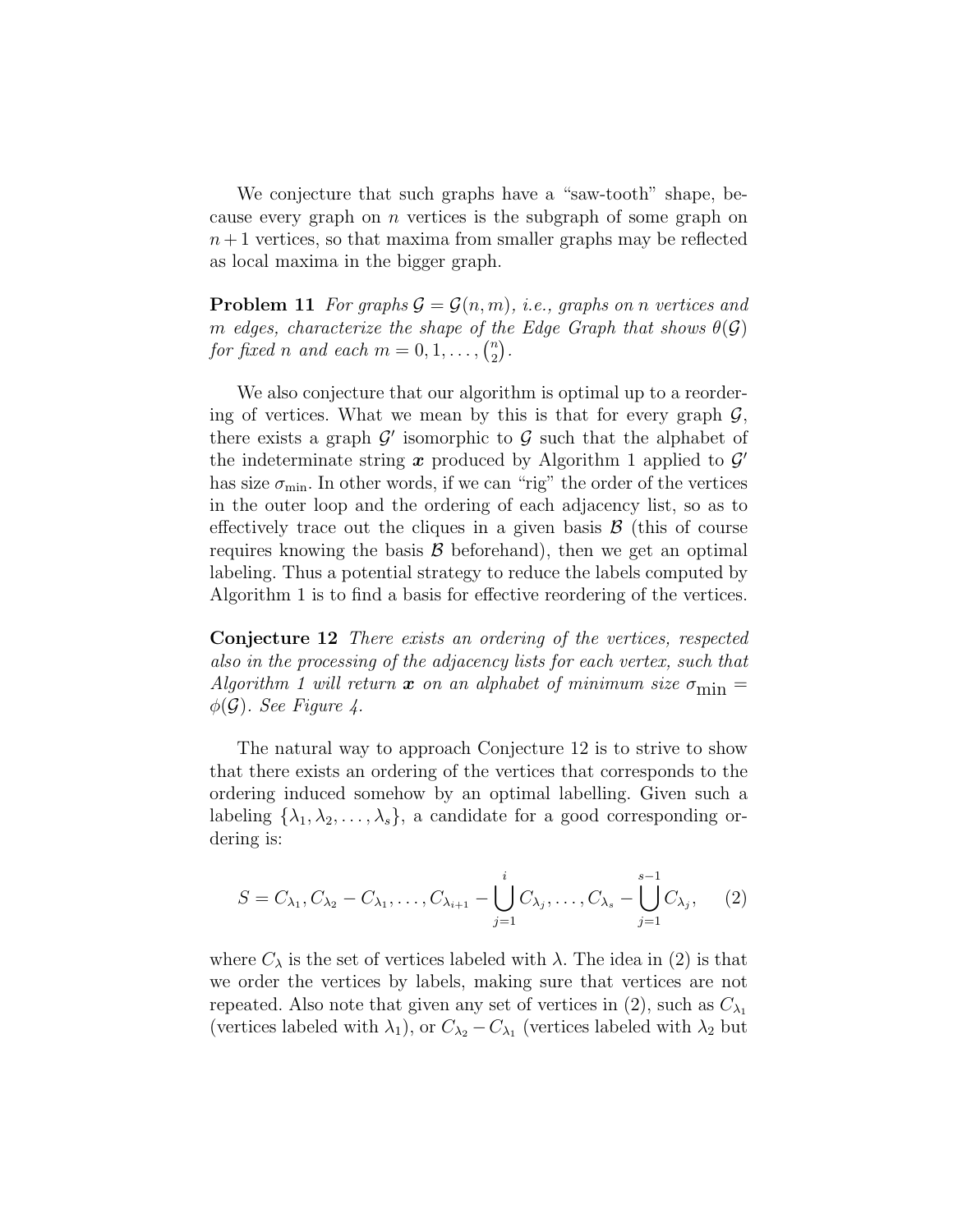not with  $\lambda_1$ , etc., the vertices within any such set can be ordered in an arbitrary manner.

Given an S as in (2), note that the same ordering is employed in line 3 of Algorithm 1 (the main loop), and in lines 8 and 13, where the adjacency list of v, denoted v.adj is examined in the order given by S. Consider what would happen if we were to run Algorithm 1 on the graph given in Figure 4(a). Suppose that  $C_{\lambda_1} = \{1, 2, 3\},\$  $C_{\lambda_2} = \{2, 4, 5\}$ , and  $C_{\lambda_3} = \{3, 5, 6\}$ , so that  $S = 1, 2, 3, 4, 5, 6$ . Then Algorithm 1 would assign  $\lambda_1$  to  $v = 1$ , and then also  $\lambda_1$  to  $w = 2$ , and then it examines all the  $q$ 's in 1.adj which are not  $w$ , in the order given in S, so it will find  $q = 3$ , and assign it  $\lambda_1$  as well and create  $C_{\lambda_1}$ .

Then, the algorithm will create  $C_{\lambda_2} = \{2, 4, 5\}$ , but now we have a problem as we examine  $v = 3$ . The first w in the order given by S with which v does not share a label is  $w = 5$ , and so 3 and 5 will share  $\lambda_3$ . But now we examine the q's in the order given by S, 2 is connected to both 3 and 5, and so 2 will get labeled with  $\lambda_3$  as well! Finally, the algorithm will create  $C_{\lambda_4} = \{3, 5, 6\}$ , producing a non-optimal labeling.

This problem could be avoided by keeping S, but rearranging the adjacency lists to start by exploring the intended clique: in the running example,  $3.adj = 5, 6, 1, 2$ . In general, the ordering given by S, and then each v.adj given by first listing the  $C_{\lambda}$  such that  $\lambda$  is a label of  $v$  in the optimal ordering, would work. Still, we conjecture that a canonical ordering, such as the one given in Figure 4(b), exists for every graph. This is Conjecture 12.

Remark 13 Algorithm 1 can be executed in parallel by partitioning the vertices such that each thread will compute the labeling of the subgraph  $\mathcal{G}_v = \{v \cup v \cdot adj\},\$  where each v is not adjacent to any previously selected v.

Since Algorithm 1 only considers v and v.adj, we can compute the labeling of each subgraph in a separate thread to parallelize the computation. This can lead to a duplication of cliques when processing two subgraphs  $\mathcal{G}_v$  and  $\mathcal{G}_{v'}$ , but only when  $v.add$   $\cap v'.adj$ contains cliques. There are two ways in which this duplication can be eliminated. First, through the matrix  $M$  as described in Section 3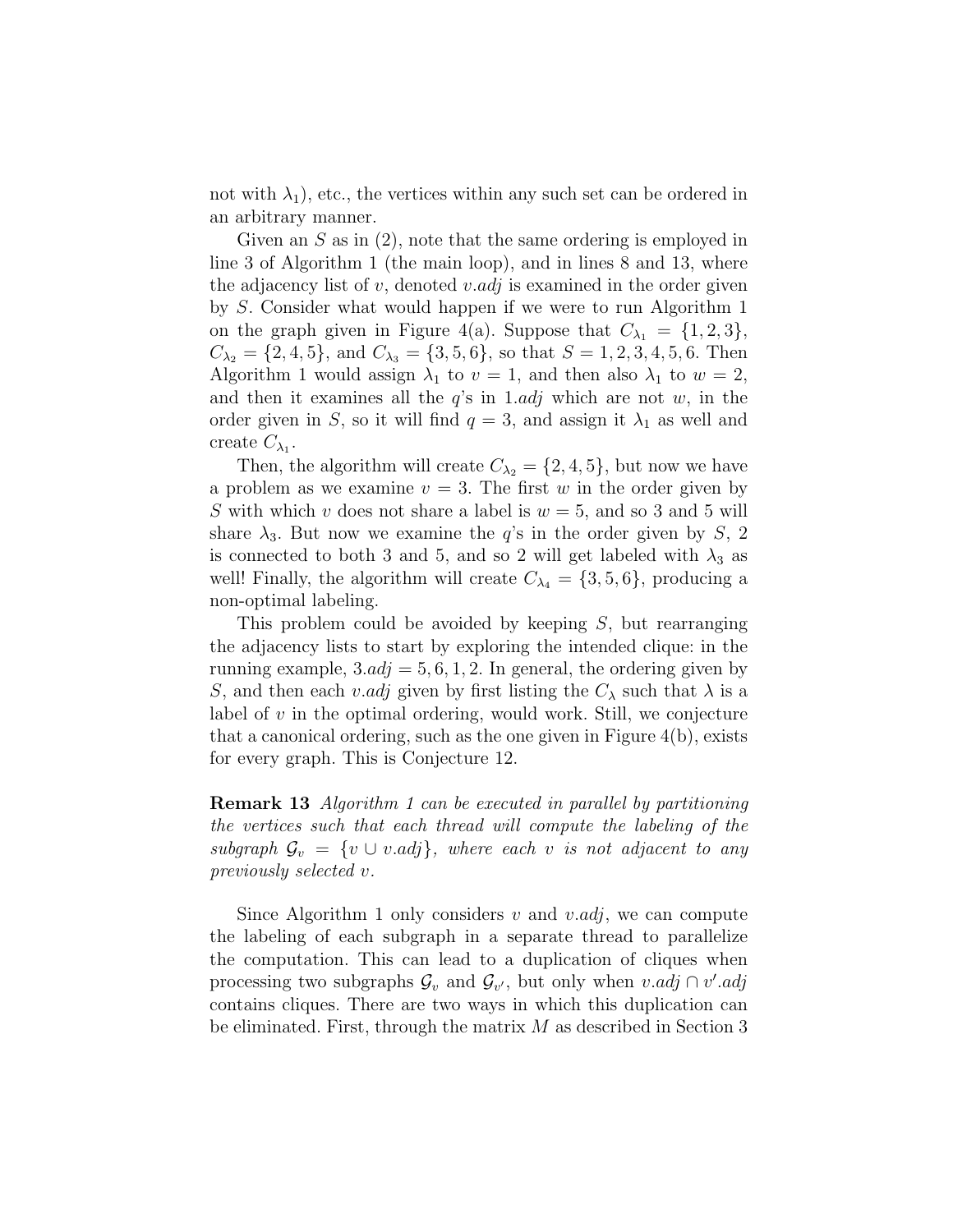which will prevent duplicate computation of a clique. Second, since the subgraphs are processed in parallel, they may be producing the same clique at the same time. This can be detected by keeping track of the produced cliques and removing cliques that contain the same vertices.

Another consideration is the  $l(q)$  heuristic that is updated for every label used, and is used to order the  $q$ 's before they are processed in line 13. One way of dealing with it is by having global access to  $l(q)$ , but updating and sorting will most likely create lock contention issues. A different solution would be to have each thread keep track of labels added when processing the current subgraph, but this localized solution may not produce results as favorable as the global approach.

The parallelization of Algorithm 1 could produce considerable speed up on very large sparse graphs, but for dense graphs, the algorithm will converge to the single threaded case.



**Fig. 4.** Alg. 1 yields  $x = 1\{1, 2, 3\}\{1, 3, 4\}2\{2, 3, 4\}4$  and  $x = 123\{1, 2\}\{1, 3\}\{2, 3\}$ on (a) and (b), respectively. This results in a smaller alphabet for (b), which in this case is minimum.

#### Appendix: The Erdős-Goodman-Posá proof

Theorem 2 in [6] is stated as follows:

**Theorem** Any graph  $\mathcal{G}^{(n)}$  of order  $n \geq 2$  with no isolated vertices can be covered by at most  $\lfloor n^2/4 \rfloor$  complete graphs. Further, in the covering we need to use only edges and triangles.

The proof has a gap, but it can be repaired. The problem is that the authors do not deal correctly with subgraphs that have isolated vertices.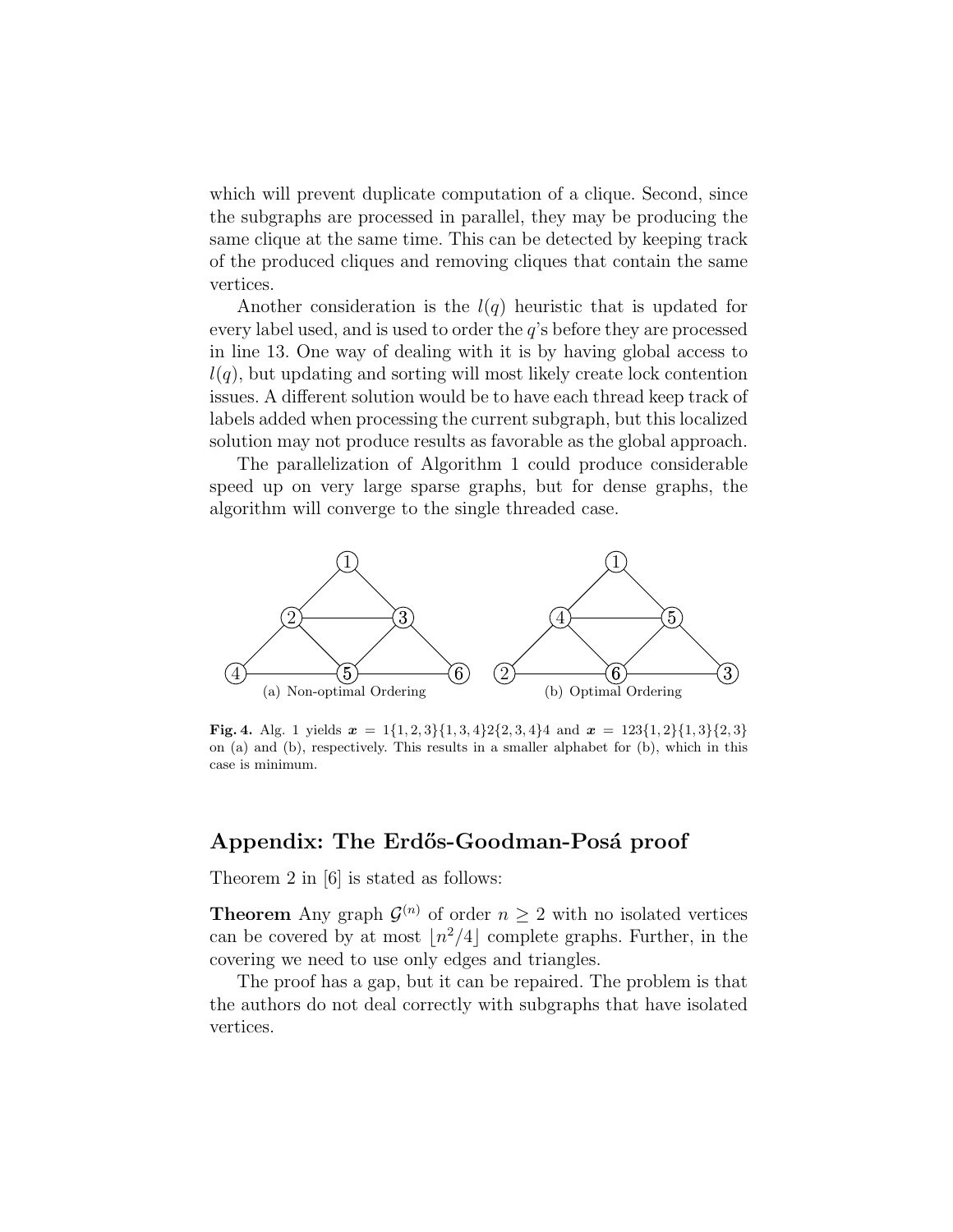First, they observe that the theorem holds for  $n = 2$  and  $n = 3$ . They propose to use induction, reducing a graph  $\mathcal{G}^{(n+2)}$  to the  $\mathcal{G}^{(n)}$ case. They note that

$$
\lfloor (n+2)^2/4 \rfloor = \lfloor n^2/4 \rfloor + n + 1.
$$

Now take any edge  $(x_1, x_2)$  of a graph  $\mathcal{G}^{(n+2)}$  and consider the graph  $\mathcal{G}^{(n)}$  obtained by eliminating  $x_1$  and  $x_2$ . Thus we have a graph on n vertices and whatever edges join them. They then invoke the induction hypothesis to get a cover for the subgraph, then add back in the  $n+1$  or fewer edges or triangles required to cover  $\mathcal{G}^{(n+2)}$  to get their result.

Unfortunately, this induction does not apply in general since  $\mathcal{G}^{(n)}$ may have isolated vertices. In fact, all vertices might be isolated. Suppose that  $\mathcal{G}^{(n)}$  has k non-isolated vertices where  $2 \leq k \leq n$ . Then the induction hypothesis does apply to this k-vertex subgraph. For the remaining  $n - k$  vertices, we can add a triangle or edge for each, depending on whether it is adjacent to both  $x_1$  and  $x_2$  in  $\mathcal{G}^{(n+2)}$ , or only adjacent to one of them. If the latter holds for every isolated vertex, we need to also add the edge  $(x_1, x_2)$ . In any case, we add at most  $n-k+1$  new complete graphs. Then it is a matter of checking whether

$$
\frac{k^2}{4} + n - k + 1 \le \frac{(n+2)^2}{4}
$$

which it is, and then drawing the appropriate conclusions about the integer parts of each. Since we have assumed that  $k \geq 2$ , we also must consider the possibility that  $k = 0$ , i.e. all vertices of  $\mathcal{G}^{(n)}$  are isolated. In this case the inequalilty becomes

$$
4(n+1) \le (n+2)^2
$$

which reduces to  $n^2 \geq 0$ . Finally, note that  $k = 1$  (i.e.  $\mathcal{G}^{(n)}$  has  $n-1$ isolated vertices) is not possible.

The theorem is also true for  $n \geq 4$  if we omit the hypothesis about isolated vertices, provided that we allow 1-cliques as well as 2-cliques and 3-cliques in our cover. To see this, suppose that  $\mathcal{G}^{(n)}$ has  $n - k > 0$  isolated vertices. We need a 1-clique for each isolated vertex in addition to the cover guaranteed by Theorem 2. To verify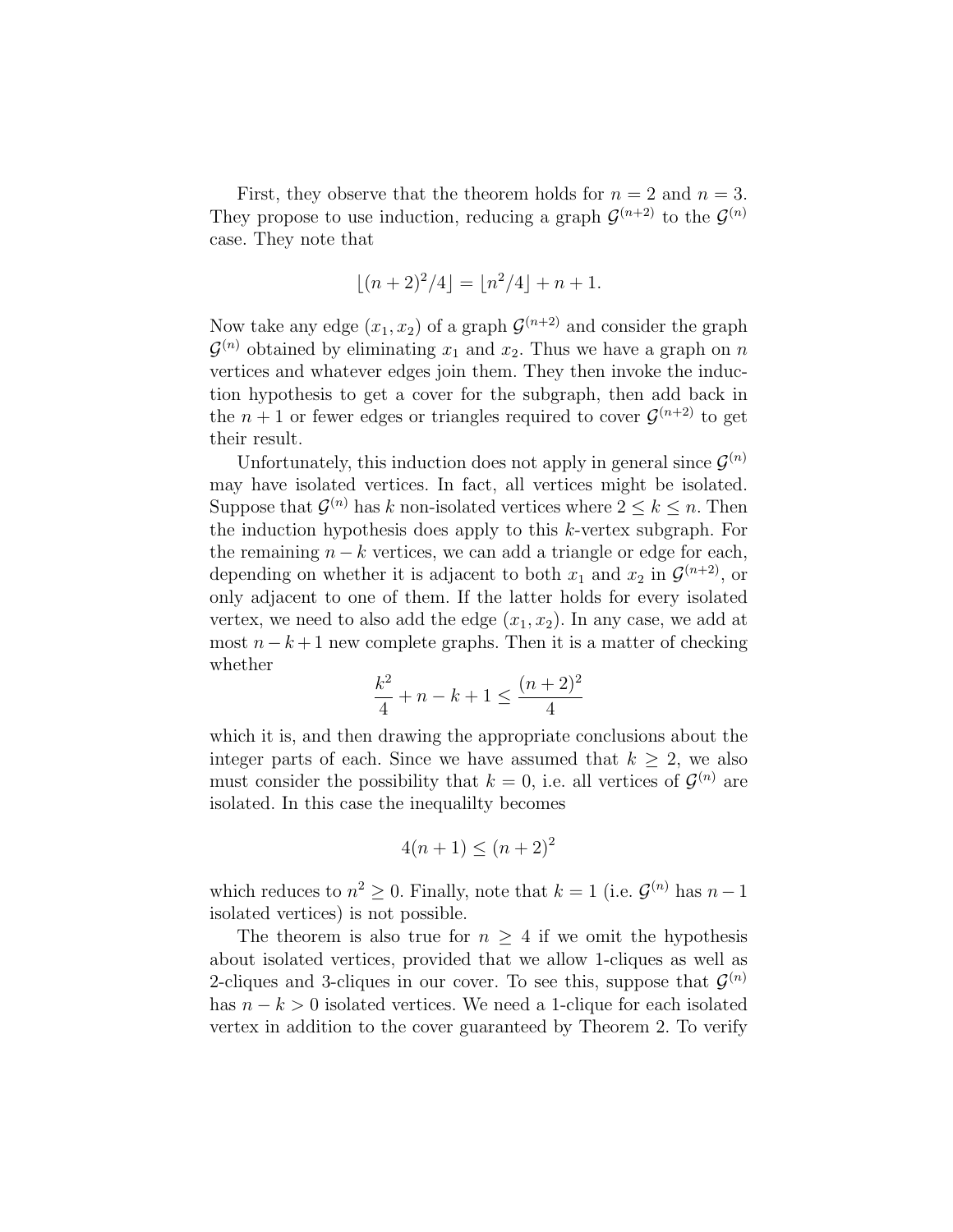the theorem, we need to check that

$$
\frac{k^2}{4} + n - k \le \frac{n^2}{4}
$$

which reduces to  $n + k \geq 4$  and therefore establishes the theorem for  $n \geq 5$ . We can check  $n = 4$  directly for various k to complete the proof.

#### Acknowledgement

We thank two referees for their careful reading and useful suggestions that have greatly improved the quality of this paper. We would also like to thank Alessio Conte, Roberto Grossi, and Andrea Marino for providing the source code for their algorithm [5].

#### References

- 1. Ali Alatabbi, M. Sohel Rahman, and W. F. Smyth. Inferring an indeterminate string from a prefix graph. J. Discrete Algorithms, 32:6–13, 2015.
- 2. Hideo Bannai, Shunsuke Inenaga, Ayumi Shinohara, and Masayuki Takeda. Inferring strings from graphs and arrays. In Branislav Rovan and Peter Vojt's, editors, Symp. on Mathematical Foundations of Computer Science, volume 2747 of Lecture Notes in Computer Science, pages 208–217. Springer, 2003.
- 3. Manolis Christodoulakis, P. J. Ryan, W. F. Smyth, and Shu Wang. Indeterminate strings, prefix arrays and undirected graphs. Theoretical Comput. Sci., 600(4):34-48, 2015.
- 4. Julien Clément, Maxime Crochemore, and Giuseppina Rindone. Reverse engineering prefix tables. In Proc. 26th Symp. on Theoretical Aspects of Computer Science, pages 289–300, 2009.
- 5. Alessio Conte, Roberto Grossi, and Andrea Marino. Clique covering of large realworld networks. In Proceedings of the 31st Annual ACM Symposium on Applied Computing, SAC '16, pages 1134–1139, New York, NY, USA, 2016. ACM.
- 6. Paul Erdös, A. W. Goodman, and Louis Pósa. The representation of a graph by set intersections. Canadian Journal of Mathematics, 18:106–112, 1966.
- 7. Frantisek Franek, Shudi Gao, Weilin Lu, P. J. Ryan, W. F. Smyth, Yu Sun, and Lu Yang. Verifying a border array in linear time. J. Combinatorial Maths. and Combinatorial Comput., 42:223–236, 2002.
- 8. Frantisek Franek, Weilin Lu, P. J. Ryan, W. F. Smyth, Yu Sun, and Lu Yang. Verifying a border array in linear timee (preliminary version). Proc. 10th Australasian Workshop on Combinatorial Algs. (AWOCA) School of Computing, Curtin University of Technology, pages 26–33, 1999.
- 9. Frantisek Franek and W. F. Smyth. Reconstructing a suffix array. Internat. J. Foundations of Computer Science, 17(6):1281–1296, 2006.